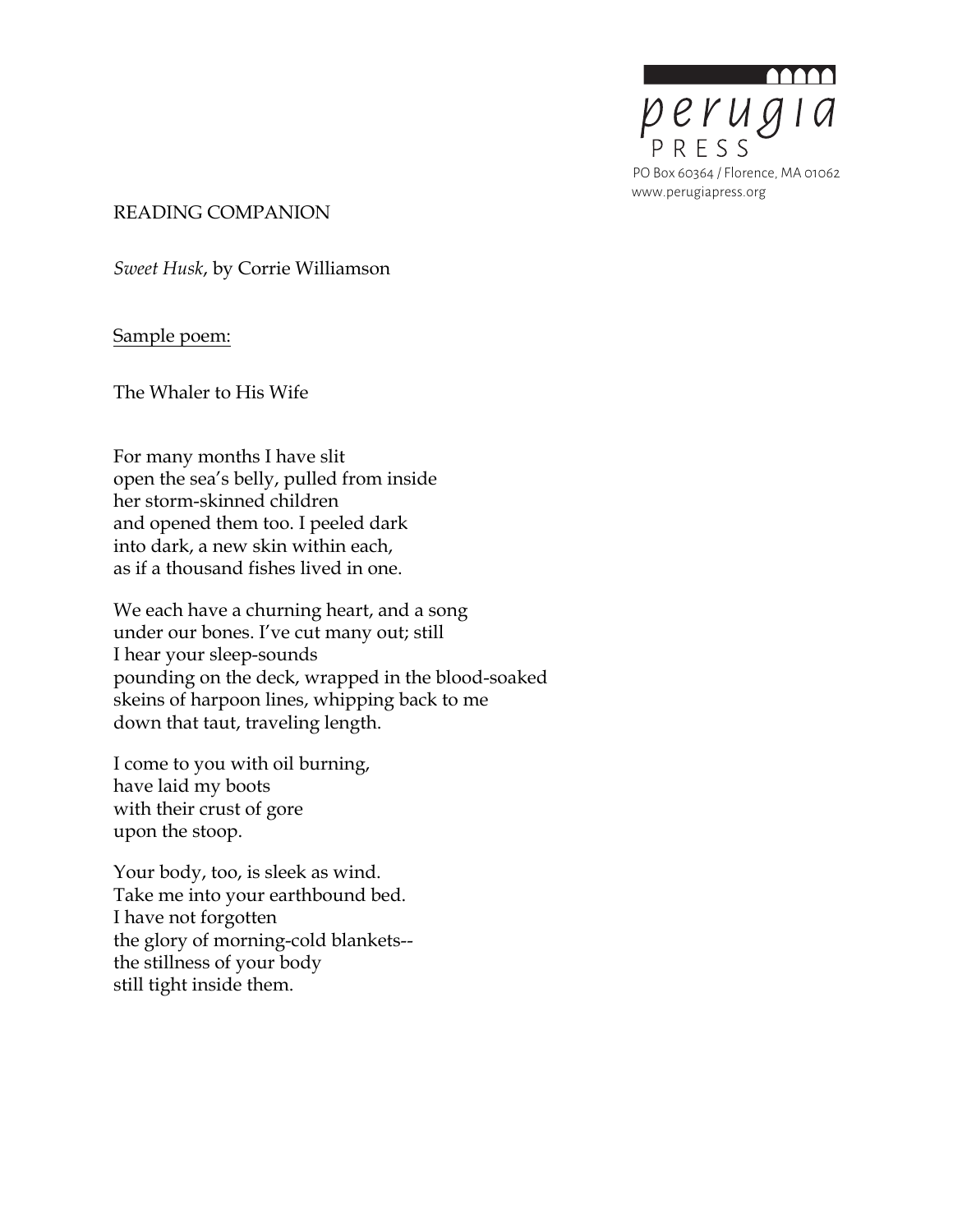## Questions to consider:

- 1. Consider who and what speaks in the poems "Remains" and "The Language of Birds." Who and what does not speak? How does this create meaning in the poems? How does it connect them to each other?
- 2. Red appears in multiple poems in this collection. In "The Evolution of Nightmare," the speaker writes "...Adam means *red*." (8). In "Where the Sentence Ends the Sentiment Burgeons," red is used several times. How does the repetition of "red" function among these poems? What effect does it have on the reader?
- 3. Read "Plath's Bees" (14). Explore how Sylvia Plath used bees in her poetry. What does the information you discover help you to understand about Williamson's poem?
- 4. Identify the verbs used in "The Whaler to His Wife"(16). Explore reasons Williamson may have selected the verbs used in the poem. How do these active words amplify the poem's meaning?
- 5. As you read Part 2 "Ruin Song," look at images of Chaco Canyon. How is Chaco Canyon integral to the poem? How is the concept of a palimpsest (33) used throughout the poem? Why would the poet select this concept when writing about this place? How does the concept inform the entire collection?
- 6. Throughout the collection, Williamson uses specific language to name insects, animals, and other elements of the natural world. Identify several poems where you notice this, and explore similarities and differences in how such specificity creates a particular effect on the reader.
- 7. Read the four poems "A Study of the Anthropologist: I" (15), "A Study of the Anthropologist: II" (53), "A Study of the Anthropologist: III" (68), and "A Final Study of the Anthropologist: Self-Portrait" (78). Consider the placement of the poems in the collection and how that placement informs the entire collection. Consider how the four poems work as "a study." What do we learn about the anthropologist? What are we left wanting to know? Why?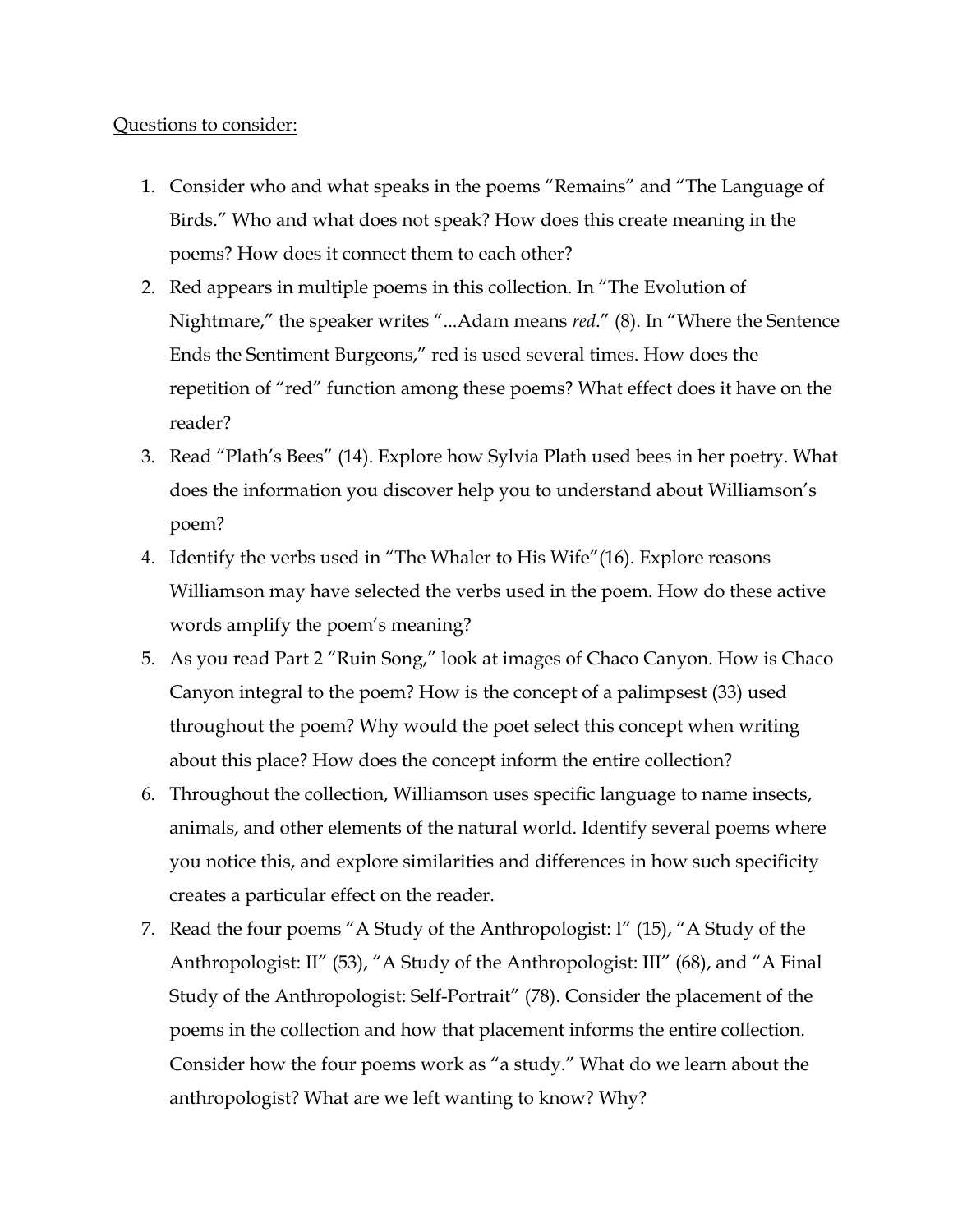8. Williamson uses a quote from Shakespeare's *Hamlet* as an epigraph for the collection, and references to Shakespeare are found throughout the book. Trace the references and consider what they add to the collection. How do literary references create meaning?

## Writing prompts:

- 1. Read "Plath's Bees" (14). Take a custom you know about (like that of sharing news of a death in the family with the bees) and write a poem that imagines that custom in action.
- 2. Read "The Whaler to His Wife" (16). Highlight the verbs. What do you notice about them? Create a list of verbs related to an occupation that interests you and use them as you craft a poem of your own.
- 3. In Part 9 of "Ruin Song" the speaker asks "What is necessary to know?" Write a poem in which you respond to that question.
- 4. Read "Why the Photograph of George H. Pepper Sitting on a Viga in Pueblo Bonito Reading the Bible Haunts Me" (64). Using the photography database from the Library of Congress or The Smithsonian, select an image that you find haunting and write a poem about it.

## Other Perugia books that could pair with this collection:

*The Wishing Tomb,* Amanda Auchter *Starshine Road,* L. I. Henley *Guide to the Exhibit,* Lisa Allen Ortiz *Through a Red Place,* Rebecca Pelky